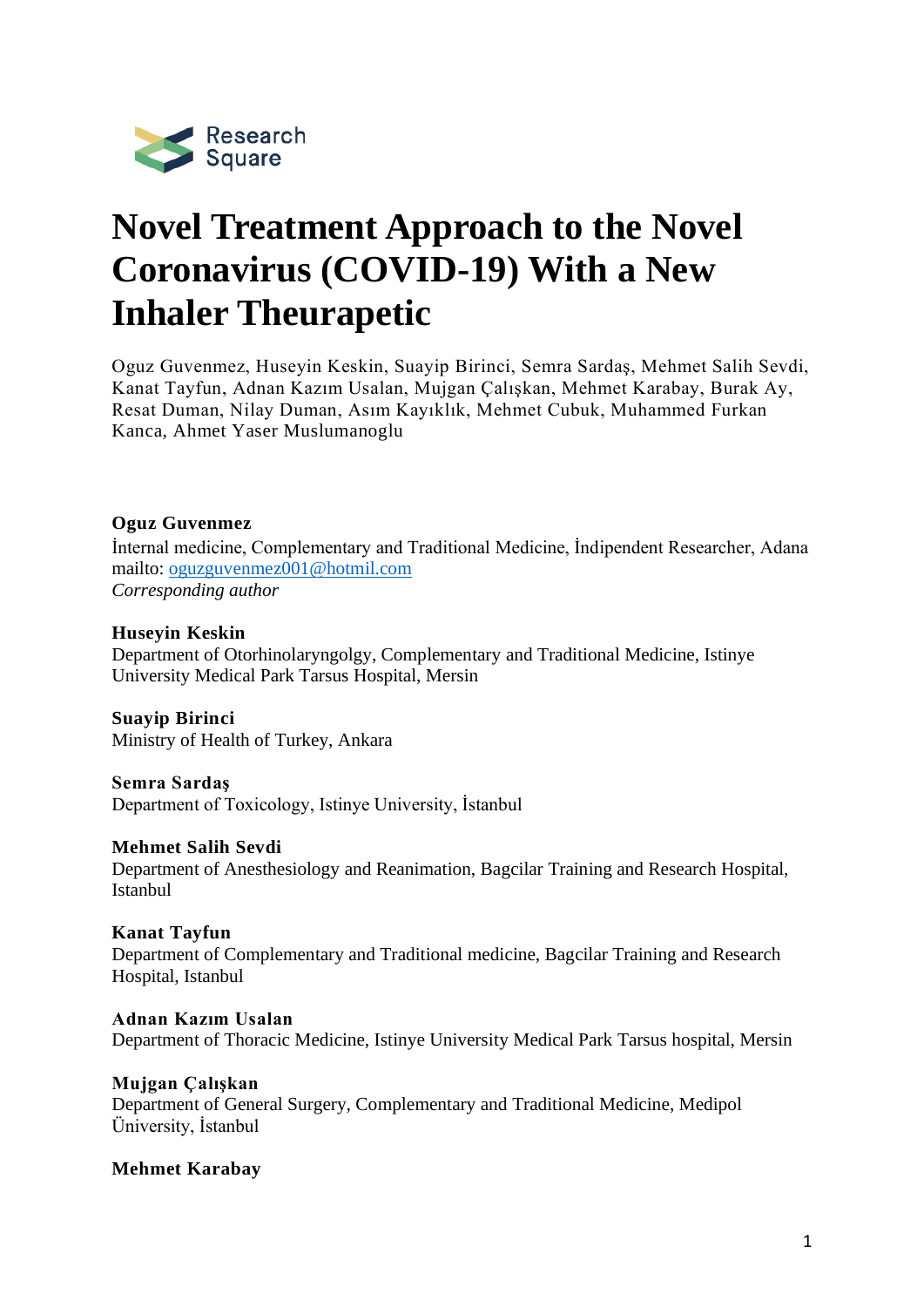Department of Infectious diseases and Clinical microbiology, Bahçelievler Medicana Special Hospital, İstanbul

## **Burak Ay**

Department of Chemistry, Cukurova University, Adana

### **Resat Duman**

Associate Professor, Department of Ophtalmology, Complementary and Traditional Medicine, Bursa City Training And Research Hospital, Bursa

## **Nilay Duman**

Associate Professor, Department of Dermatology, Bursa City Training And Research Hospital, Bursa

#### **Asım Kayıklık**

Department of Ophtalmology, Kyrgyzstan, Osh, Avangard Private Hospital

#### **Mehmet Cubuk**

Department of Ophtalmology, Dünyagöz International Eye Health Hospital, Adana

**Muhammed Furkan Kanca**

Cukurova University, Adana

#### **Ahmet Yaser Muslumanoglu**

Department of Urology, Complementary and Traditional medicine, Bagcilar Training and Research Hospital, Istanbul

# **ABSTRACT**

#### **Background**

Current COVID-19 treatment methods are in the form of oral tablets or intravenous therapy. However, even if the efficacy of these agents is shown in in-vitro studies, the same effect cannot be seen in in-vivo. This is because these treatments are intended to reach the lungs through the blood. However, severe interstitial edema and blood alveolar barrier does not allow medications to reach the lungs effectively.

#### **Objective**

In the new inhaler treatment (NIT) given in this clinical study, the molecules that have antiviral, antioxidant and anti-inflammatory effects without any toxicity were brought together. This study aims to prevent rapid and effective clinical improvement in COVID-19 patients and prevent any complications related to COVID-19 infection.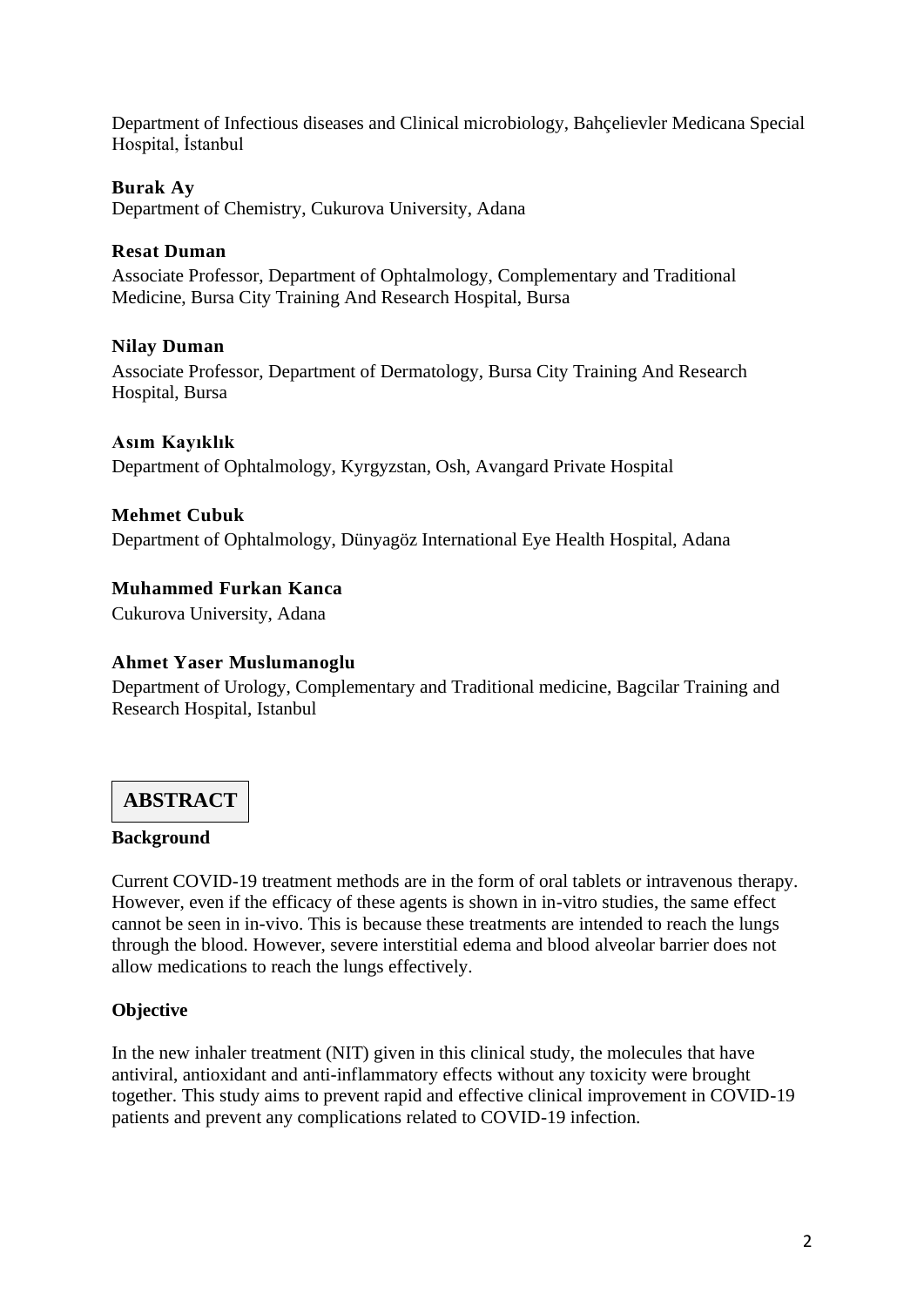## **Methods**

This study approved by The Ministry of Health of Turkey. This clinical study was designed as a multi-center study and performed in Istanbul and Mersin, Turkey. The patients were divided into two groups. Patients were randomly assigned following simple randomization procedures. Eight patients received the normal treatment protocol, while eight patients received the new inhalation treatment protocol in addition to the normal treatment protocol. It was applied by connecting the T nebulizer device in intubated patients and with a nebulizer mask in non-intubated patients. Pulse oxygen saturation, respiratory rate, percentage of lung involvement, arterial blood gas, and duration of hospitalization were compared after the treatment.

## **Results**

One of the most important points of this study is the duration of hospital stay between the two groups. The mean duration of hospitalization in group 1 was  $6.5 \pm 1.8$ ; in group 2 it was  $17.1 \pm 2.4$ . The duration of stay in Group 1 was significantly lower than group 2. (P < 0.05) FOS (Finger oxygen saturation) values were  $89.2 \pm 4.8$  and  $96.1 \pm 4.7$  in group 1 at the end of the 3rd and 7th days, respectively. In group 2, it was  $80.3 \pm 5.9$  and  $84.6 \pm 4.4$ . After treatment FOS levels were significantly higher in group 1 for days 3 and 7.  $(P < 0.05)$ 

## **Conclusion**

Methods of treatment with multiple molecules should be developed for complex diseases, not single molecule therapy. In this sense, this study is very important as it will bring a new perspective to the scientific world. With the treatment mentioned in the current study; It is important in terms of making a new prophylaxis and therapeutic plan for Covid-19. It is thought that it will be unique in terms of creating a treatment plan with low potential for natural and non-synthetic side effects instead of using toxic and side effects products.

## **Keywords**

*coronavirus, covid-19, treatment, medication*

# **BACKGROUND**

Coronavirus infection (COVID-19, SARS-CoV-2) appeared in China in December 2019 and spread to the whole world very quickly. (Lai Chih-Cheng et al., 2020) The lung involvement of COVID-19 disease, which progressed very rapidly, caused interstitial lung infection, acute lung injury and respiratory failure. (Guan et al., 2020)

SARS-CoV-2 is an enveloped beta-coronavirus with single-stranded RNA (Chen et al., 2020). Genome sequences of COVID-19 have been described to resemble coronaviruses (SARS-CoV) associated with the severe acute respiratory distress syndrome (ARDS). (Zhou et al., 2020; Wu et al., 2020) On the other side, the spike protein of COVID-19 and SARS-CoV lead them to enter the alveolar epithelial cells through the angiotensin-converting enzyme-2 receptor (Zhou et al., 2020).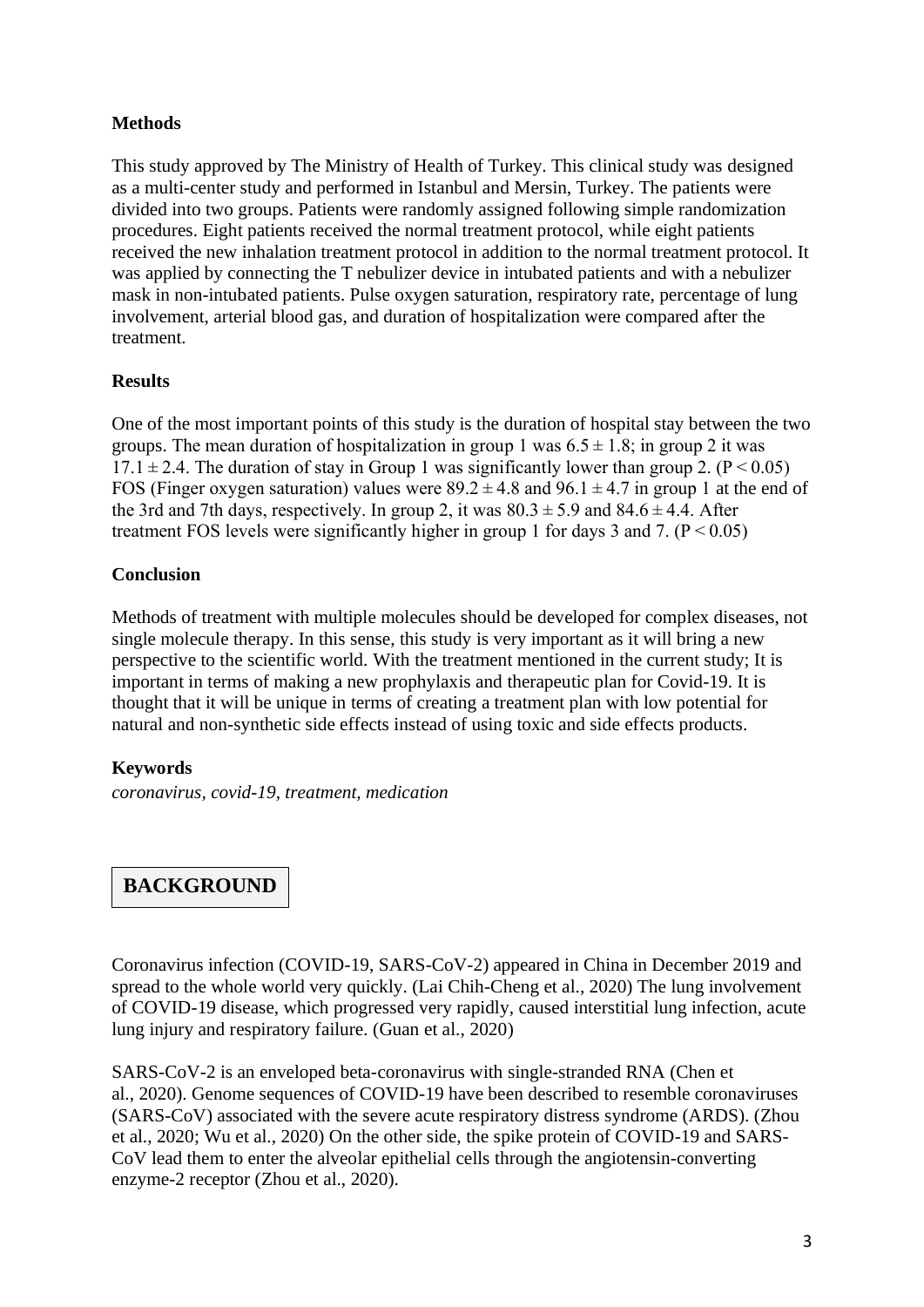The treatments for COVID-19 were insufficient for such a rapidly progressing and transmitted disease. (Li et al., 2020) The incubation period of the spread of the disease can be extended up to 24 days. (Guan et al., 2020) In many patients, respiratory failure has emerged in the hospital, and thousands of patients have required advanced respiratory supports. (mechanical ventilation). [Vincent and Taccone, 2020] This situation has put all the countries in an unprecedented difficult situation.

Globally, approved drugs have not been sufficiently effective against COVID-19. This situation has led the scientific world to search for new treatments. Therefore, the treatment guidelines against COVID-19 are constantly changing. Inadequacies in treatments have caused more importance to disease prevention methods. However, current patients cannot be treated effectively all over the world. (Molina et al., 2020) Even if the disease is cured, it may cause serious lung fibrosis. For this reason, a patient with COVID-19 should be treated very quickly and effectively. [Wang et al., 2020]

Current treatment methods are in the form of oral tablets or intravenous therapy. However, even if the efficacy of these agents is shown in in-vitro studies, the same effect cannot be seen in in-vivo. (Yazdany, 2020) This is because these treatments are intended to reach the lungs through the blood. However, severe interstitial edema and blood alveolar barrier does not allow medications to reach the lungs effectively. (Cascella et al., 2020) Further studies are also needed to prove this situation. Therefore, our hypothesis is that if agents are given with inhalation, prevention of serious lung damage can be achieved. This effect can also be achieved in a short time.

Respiratory infections are an important global health problem. These diseases are often treated with parenteral administration of antibiotics. (Schuetz et al., 2018) Unhappily, systemic treatments for high-dose antibiotics or antivirals can have serious negative effects. It requires the development of inhaled therapies that create targeted drug distribution directly to the airways with minimum systemic drug exposure. (Velkov et al., 2014) Recent biotechnological advances have facilitated the development of inhaled anti-microbial treatments. Smaller porous nebulizers provided minimal drug residue, higher aerosolization efficiency and rapid application compared to conventional nebulizers. The new particle engineering and smart device design make it attractive for inhaler medication. (Zhou et al., 2015)

In the new inhaler treatment (NIT) given in this clinical study, the molecules that have antiviral, antioxidant and anti-inflammatory effects without any toxicity were brought together. This new treatment is based on the ancient traditional treatment methods of Anatolia. It is a treatment that has been applied in Anatolia for centuries. (Guvenmez and Keskin, 2019; Altintas, 2014) This treatment, which has been traditionally used for many years, is used for acute and chronic sinusitis, turbinate hypertrophy, nasal polyp, allergic rhinitis, acute and chronic pharyngitis, acute laryngitis, pneumonia, acute and chronic bronchitis, and chronic adenomas. We started to use in chronic facial pain, chronic headaches, shortness of breath and chronic cough diseases. We have seen in our clinical observations that The NIT has no toxic effects for 3 years.

The current supportive research aimed to prevent rapid and effective clinical improvement in patients by new inhaler treatment consisting of flavonoid essential oils patented in 2018, that have antiviral, antioxidant and anti-inflammatory effects and preventive effect on lung complications related to SARS-CoV-2 infection.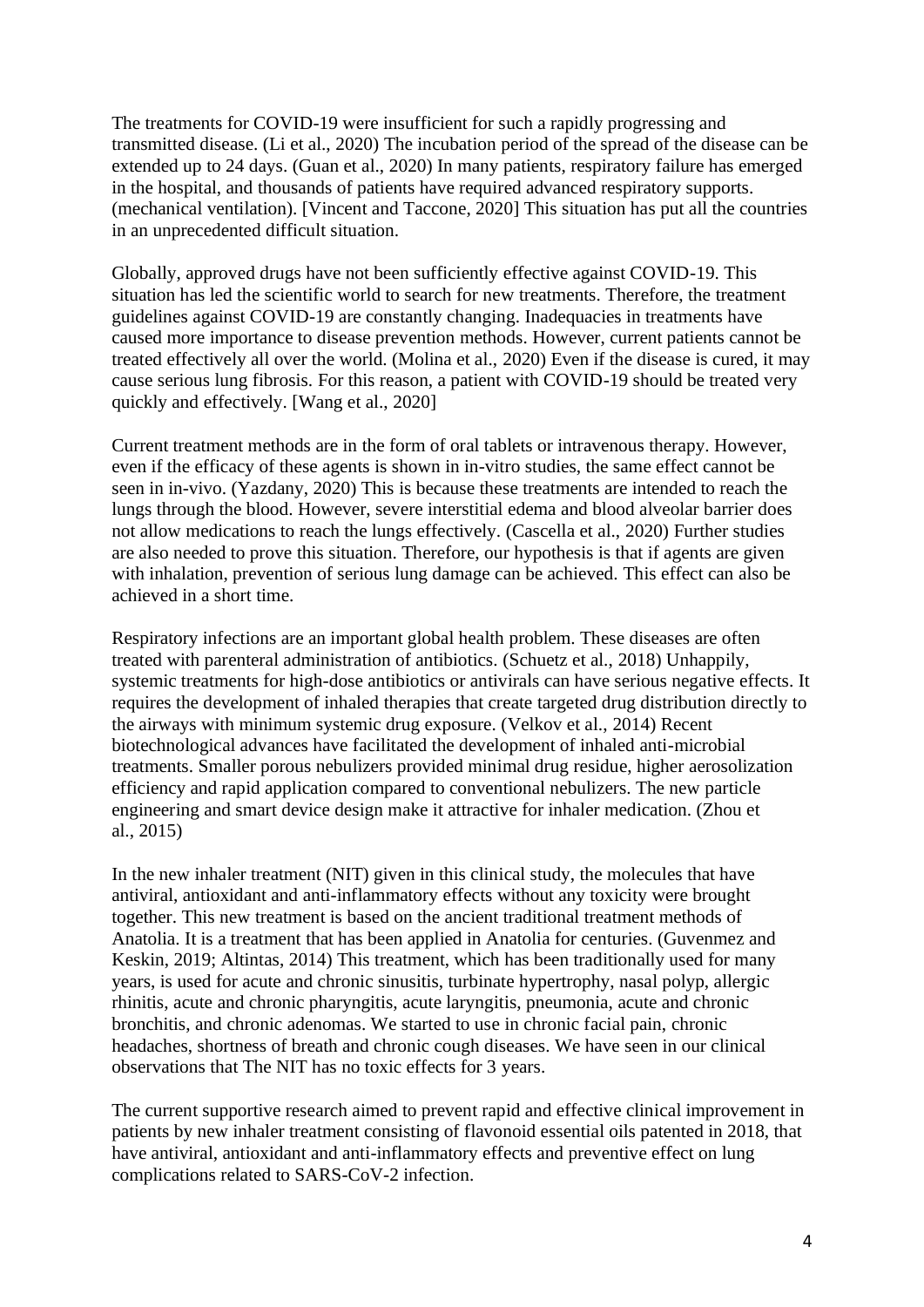# **METHODS**

This study was carried out under the Ministry of Health and Istinye University Medical Park Hospital and Bagcilar Training and Research Hospital, with the necessary legal permissions. This study approved by The Ministry of Health of Turkey. Approved number is 2020-04- 29T23. Also, Istanbul Bagcilar Training and Research Hospital ethics committee received approval for this study. (Apply number:2020.07.2.14.115) The new treatment protocol was explained to all patients and relatives to be treated, and consent forms were taken. The study was conducted between May 1, 2020 and July 1, 2020.

This clinical study was designed as a multi-center study and performed in Istanbul and Mersin, Turkey. A total of 16 COVID-19 positive patients was included in the study. The patients were divided into two groups. Patients were randomly assigned following simple randomization procedures (computerized random numbers) to 1 of 2 treatment groups. Eight patients received the normal treatment protocol, while eight patients received the new inhalation treatment protocol in addition to the normal treatment protocol.

#### **Inclusion criteria**

According to the latest diagnostic criteria of the COVID-19 associated pneumonia published by the Ministry of Health; mild, moderate and severe COVID + patients. [15].

#### **Exclusion criteria**

(1) Patients with diffuse drug allergies (2) infants and children (< 18 years) (3) patients with advanced multiorgan failure (4) pregnant patients (5) Patients with severe heart failure (6) Patients willing not to participate in the study.

Before the treatment; pulse oxygen saturation, respiratory rate, percentage of lung infiltration, arterial blood gas, and duration of hospitalization were noted. From the beginning of the treatment, the 1st day, 3rd day and 7th day, the above parameters were measured and noted. Each parameter was averaged in its own group. Pre-treatment and post-treatment findings of the two groups were compared. The duration of hospitalization was compared by taking the average for both groups.

## **Group 1**

8 patients, 2 females, 6 males (two patients as intubated)

## **Group 2**

8 patients, 2 females 6 males (two patients as intubated)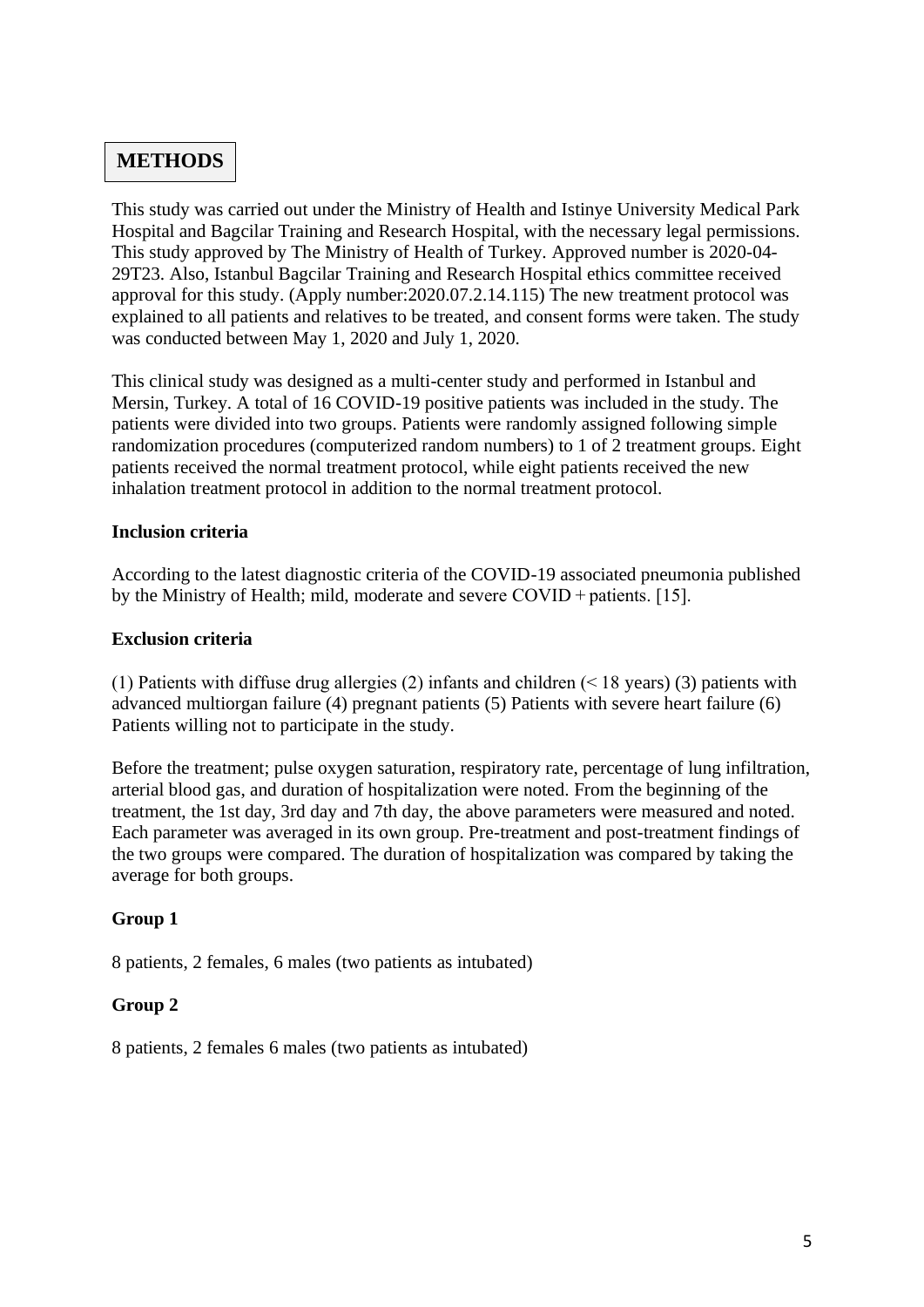## **Treatment Protocol**

## **Group 1**

 $3 \times 1$  NIT with nebulization (5 days) + hydroxychloroquine 200 mg p.o.  $2 \times 1$  + azithromycin 250 mg p.o.  $2 \times 1 +$  oseltamivir 75 mg p.o.  $2 \times 1 +$ lopinavir 200 mg/ ritanavir 50 mg p.o.  $2 \times 2$ , oxygen therapy with nasal cannula or mask (for non-intubated patients)

## **Group 2**

Hydroxychloroquine 200 mg p.o.  $2 \times 1 +$ azithromycin 250 mg p.o.  $2 \times 1 +$ oseltamivir 75 mg p.o.  $2 \times 1 +$ **lopinavir** 200 mg/ ritanavir 50 mg p.o.  $2 \times 2$ , oxygen therapy with nasal cannula or mask (for non-intubated patients)

## **NIT Application**

The NIT is a solution created by using plant extracts in therapeutic doses. The content is not disclosed because it is patent protected. The transition of all useful extracts of these plants into oil is provided by an ultrasonic bath with nanotechnological production and water distillation. NIT prepared in sterile 2 cc flacons.

The medical materials used in the application were sterile and disposable. It was applied by connecting the T nebulizer device in intubated patients and with a nebulizer mask in nonintubated patients.

Solution preparation; 2 cc flacons are drawn into the syringe. Then, it was 1/2 diluted with saline. The emulsion solution formed is poured into the nebulizer chamber. After the system is turned off, the nebulizer opens at a medium intensity. In this way, the entire solution is provided as an inhaler.

The new inhalation treatment applied to the patient was performed at least under the supervision of thoracic medicine, one otorhinolaryngology, one infection specialist and intensive care unit Specialist. The application time is 10 minutes for all patients.

#### **Statistical analysis**

Standard deviation, mean, median, lowest, highest, frequency, and ratio values were utilized in the descriptive statistics of the data. Categorical variables were compared with the Chisquare test. The distribution of the variables was assessed with the Kolmogorov Smirnov Test. Independent Sample t-test and Paired Sample t-test were used for the analysis. The analysis of data is made use of SPSS 21.0 program.

# **RESULTS**

When the demographic information of the cases included in this study were compared, there was no statistically significant difference. The mean age of the patients was  $57.8 \pm 16.3$  in group 1; In group 2, it was  $58.4 \pm 15.8$ . 25% of each group was intensive care patients.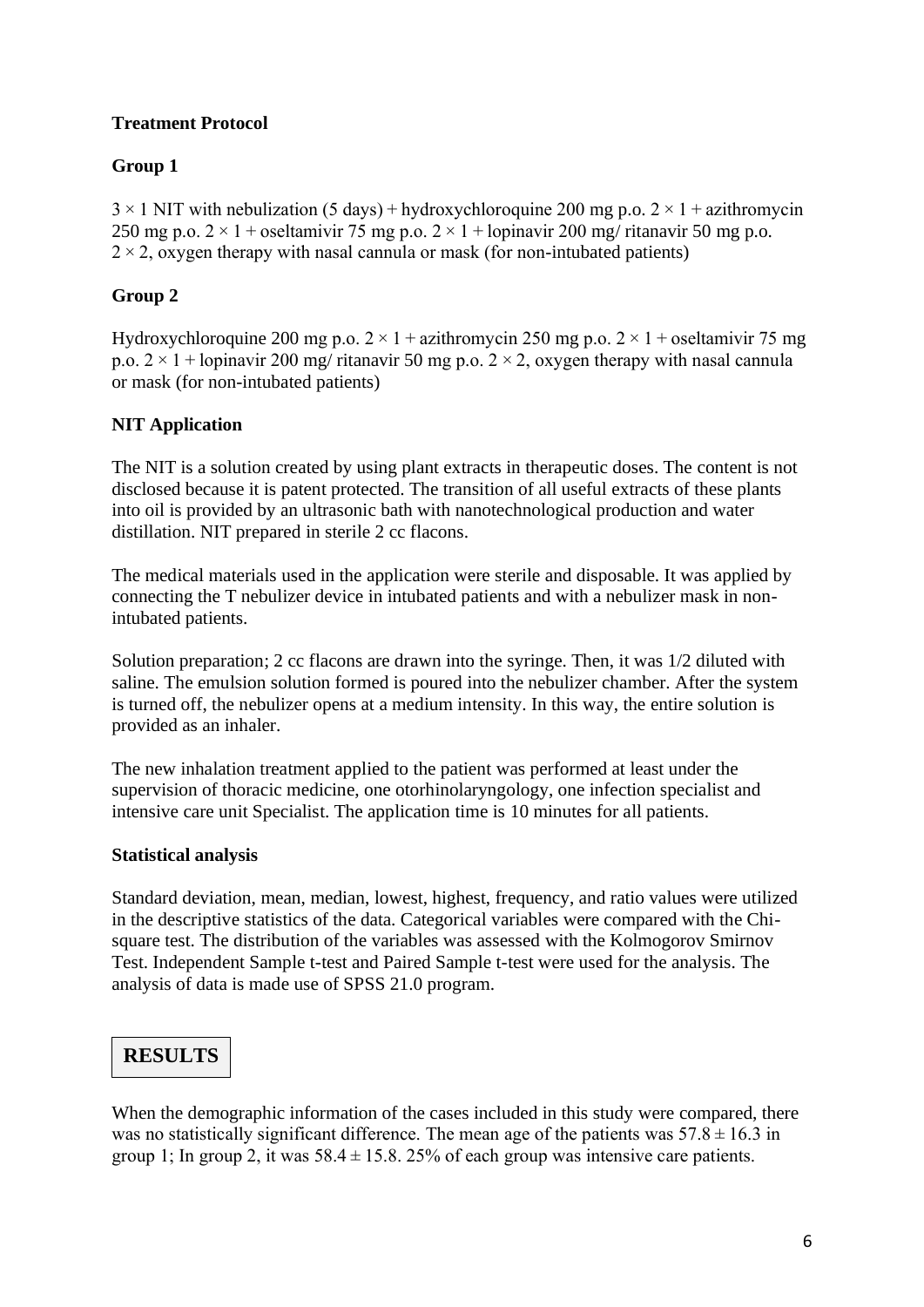No significant difference was observed between the values of finger oxygen saturation (FOS), respiratory rates (RR), CRP, T used in the study on the 1st day after treatment when both groups were compared.  $(P > 0.05)$ .

FOS values were  $89.2 \pm 4.8$  and  $96.1 \pm 4.7$  in group 1 at the end of the 3rd and 7th days, respectively. In group 2, it was  $80.3 \pm 5.9$  and  $84.6 \pm 4.4$ . After treatment FOS levels were significantly higher in group 1 for days 3 and 7. ( $P \le 0.05$ ).

| Table 1                                                                    |        |                    |                    |       |  |  |  |  |
|----------------------------------------------------------------------------|--------|--------------------|--------------------|-------|--|--|--|--|
| DEMOGRAPHIC VARIABLES AND CLINICAL CHARACTERISTICS OF THE<br><b>SAMPLE</b> |        |                    |                    |       |  |  |  |  |
|                                                                            |        | <b>Group I</b>     | Group II           |       |  |  |  |  |
|                                                                            |        | Mean $\pm$ SD / N% | Mean $\pm$ SD / N% | р     |  |  |  |  |
| Age                                                                        |        | $57.8 \pm 16.3$    | $58.4 \pm 15.8$    | 0.425 |  |  |  |  |
| Gender                                                                     | Male   | $6/75.0\%$         | $6/75.0\%$         |       |  |  |  |  |
|                                                                            | Female | $2/25.0\%$         | $2/25.0\%$         |       |  |  |  |  |
| ICU                                                                        |        | $2/25.0\%$         | $2/25.0\%$         |       |  |  |  |  |

ICU: Intensive Care Unit, Independent Sample *t*-test was used.

The averages of RR were  $21.6 \pm 5.8$  and  $16.1 \pm 5.7$  in group 1 at 3 and 7 days after treatment, respectively. The mean of RR was  $26.2 \pm 5.3$  and  $24.3 \pm 4.8$  in group 2 patients, respectively. When the respiratory rate was compared in both groups, the inhaler treatment group was significantly lower in terms of RR.  $(P < 0.05)$ .

Statistically significant changes were observed in blood gas pressures, oxygen and carbon dioxide values in group 1 patients. Arterial oxygen pressure (APO2) averages were  $78.7 \pm 9.2$ before treatment in group 1, and  $84.7 \pm 8.4$ ,  $90.8 \pm 8.9$  and  $97.1 \pm 9.4$  on the 1st, 3rd and 7th days after treatment, respectively. APO2 averages were monitored in group 2, both before and after treatment at the 79 level. APCO2 averages were  $45.8 \pm 5.3$  before treatment in group 1, and  $37.1 \pm 6.4$ ,  $34.1 \pm 5.8$  and  $32.3 \pm 6.1$  on the 1st, 3rd and 7th days after treatment, respectively. APCO2 averages were monitored in group 2 at the level of 43–45 both before and after treatment.

When we evaluate blood gas, APO2 was found to be significantly high and arterial carbon dioxide pressure (ACO2) was significantly lower in group 1. Here, the effectiveness of the treatment we use as inhaler has been shown to be statistically significant ( $P \le 0.05$ ).

In group 1, CRP averages were  $116.7 \pm 20.1$  before treatment and  $71.5 \pm 12.5$ ,  $42.7 \pm 8.2$  and  $14.8 \pm 5.7$  on the 1st, 3rd, and 7th days after treatment, respectively.

In group 2, it was  $114.1 \pm 22.3$  before the treatment and  $112.1 \pm 21.2$ ,  $134.4 \pm 24.1$  and  $112.8 \pm 20.9$  on the 1st, 3rd and 7th days after treatment. On the other hand, it was observed that blood CRP results significantly decreased in the inhaler-treated group compared to the group not given.  $(P < 0.05)$ .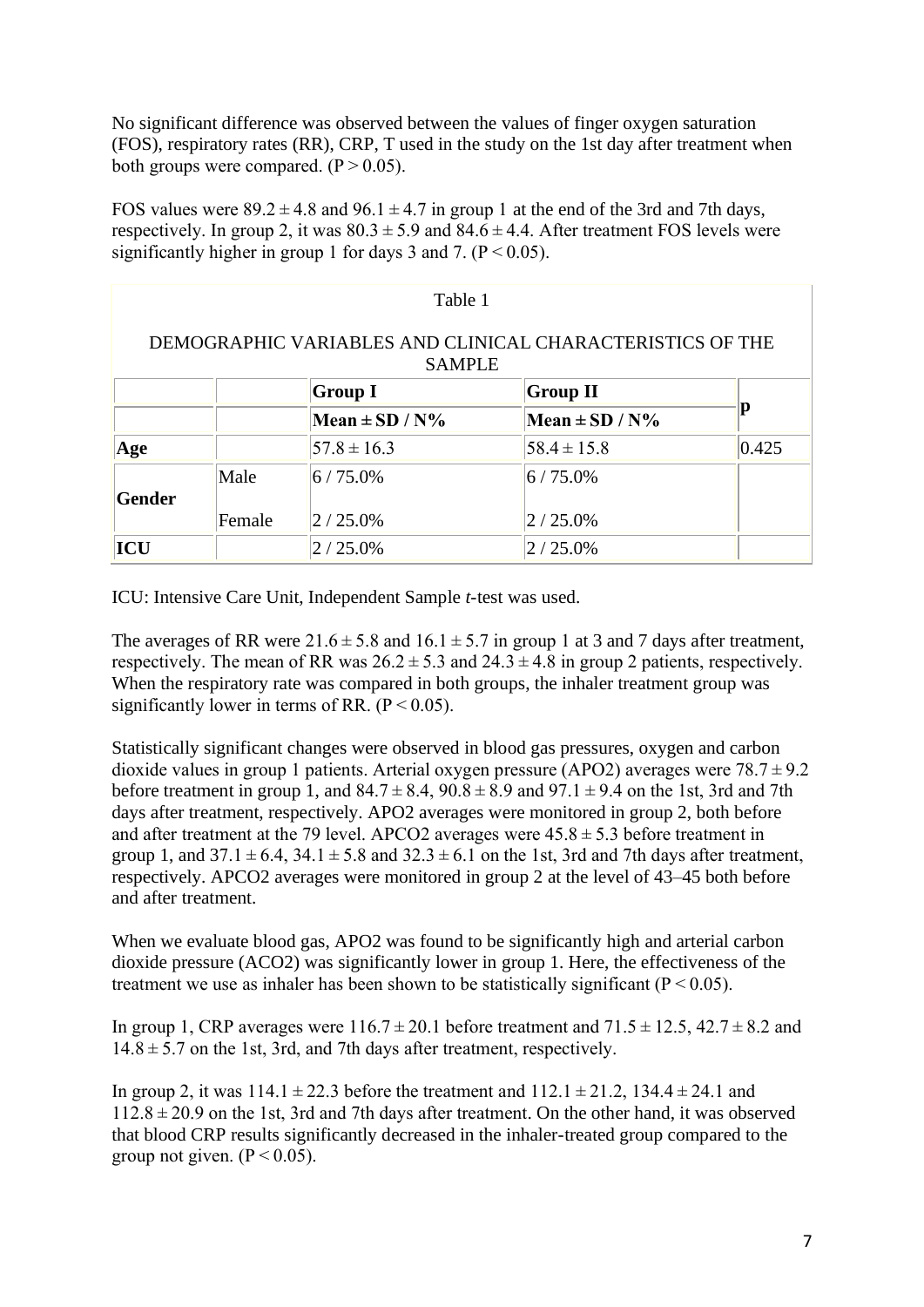No significant difference was observed in body temperature in both groups when compared before and after treatment.  $(P > 0.05)$ 

One of the most important points of this study is the duration of hospital stay between the two groups. The mean duration of hospitalization in group 1 was  $6.5 \pm 1.8$ ; in group 2 it was  $17.1 \pm 2.4$ . The duration of stay in Group 1 was significantly lower than group 2. (P < 0.05)

| Table 2<br>THE COMPARISON OF GROUP I AND GROUP II                                                                                                                   |                         |                                   |                  |         |  |  |
|---------------------------------------------------------------------------------------------------------------------------------------------------------------------|-------------------------|-----------------------------------|------------------|---------|--|--|
|                                                                                                                                                                     |                         | <b>Group I</b><br><b>Group II</b> |                  |         |  |  |
|                                                                                                                                                                     |                         | $Mean \pm SD$                     | $Mean \pm SD$    | $\bf p$ |  |  |
| FOS                                                                                                                                                                 | Before treatment        | $80.7 \pm 4.3$                    | $81.3 \pm 4.5$   | 0.623   |  |  |
|                                                                                                                                                                     | AT(1. day)              | $83.1 \pm 5.1$                    | $83.8 \pm 5.2$   | 0.738   |  |  |
|                                                                                                                                                                     | AT(3. day)              | $89.2 \pm 4.8$                    | $80.3 \pm 5.9$   | 0.031   |  |  |
|                                                                                                                                                                     | AT(7. day)              | $96.1 \pm 4.7$                    | $84.6 \pm 4.4$   | 0.014   |  |  |
| $\overline{\mathbf{R}}$                                                                                                                                             | <b>Before treatment</b> | $26.1 \pm 5.6$                    | $25.7 \pm 4.8$   | 0.621   |  |  |
|                                                                                                                                                                     | AT(1. day)              | $25.8 \pm 6.1$                    | $26.1 \pm 5.7$   | 0.648   |  |  |
|                                                                                                                                                                     | AT(3. day)              | $21.6 \pm 5.8$                    | $26.2 \pm 5.3$   | 0.039   |  |  |
|                                                                                                                                                                     | AT(7. day)              | $16.1 \pm 5.7$                    | $24.3 \pm 4.8$   | 0.008   |  |  |
| APO2                                                                                                                                                                | Before treatment        | $78.7 \pm 9.2$                    | $79.1 \pm 9.7$   | 0.519   |  |  |
|                                                                                                                                                                     | AT(1. day)              | $84.7 \pm 8.4$                    | $79.3 \pm 8.2$   | 0.048   |  |  |
|                                                                                                                                                                     | AT(3. day)              | $90.8 \pm 8.9$                    | $77.3 \pm 8.3$   | 0.021   |  |  |
|                                                                                                                                                                     | AT(7. day)              | $97.1 \pm 9.4$                    | $79.5 \pm 8.5$   | 0.012   |  |  |
| ACO2                                                                                                                                                                | <b>Before treatment</b> | $45.8 \pm 5.3$                    | $45.1 \pm 4.5$   | 0.525   |  |  |
|                                                                                                                                                                     | AT(1. day)              | $37.1 \pm 6.4$                    | $43.8 \pm 5.2$   | 0.046   |  |  |
|                                                                                                                                                                     | AT(3. day)              | $34.1 \pm 5.8$                    | $44.7 \pm 5.3$   | 0.031   |  |  |
|                                                                                                                                                                     | AT(7. day)              | $32.3 \pm 6.1$                    | $45.0 \pm 5.8$   | 0.014   |  |  |
| CRP                                                                                                                                                                 | Before treatment        | $116.7 \pm 20.1$                  | $114.1 \pm 22.3$ | 0.316   |  |  |
|                                                                                                                                                                     | AT(1. day)              | $71.5 \pm 12.5$                   | $112.5 \pm 21.2$ | 0.012   |  |  |
|                                                                                                                                                                     | AT(3. day)              | $42.7 \pm 8.2$                    | $134.4 \pm 24.1$ | 0.005   |  |  |
|                                                                                                                                                                     | AT(7. day)              | $14.8 \pm 5.7$                    | $112.8 \pm 20.9$ | 0.000   |  |  |
| $ \mathbf{T} $                                                                                                                                                      | <b>Before</b> treatment | $38.7 \pm 1.4$                    | $38.6 \pm 1.5$   | 0.822   |  |  |
|                                                                                                                                                                     | AT(1. day)              | $38.1 \pm 1.3$                    | $38.4 \pm 1.4$   | 0.738   |  |  |
|                                                                                                                                                                     | AT(3. day)              | $37.2 \pm 1.6$                    | $38.0 \pm 1.6$   | 0.521   |  |  |
|                                                                                                                                                                     | AT(7. day)              | $36.7 \pm 1.4$                    | $37.7 \pm 1.2$   | 0.132   |  |  |
| <b>HD</b>                                                                                                                                                           |                         | $6.5 \pm 1.8$                     | $17.1 \pm 2.4$   | 0.014   |  |  |
| FOS: Finger Oxygen Saturation, RR: Respiratory Rate, APO2: Arterial sPO2, ACO2:<br>Arterial sPCO2 (ACO2), CRP: C-Reactive Protein, HD: Hospitalization Duration, T: |                         |                                   |                  |         |  |  |

Temperature AT: After Treatment

Independent Sample *t*-test was used. Paired Sample *t*-test was used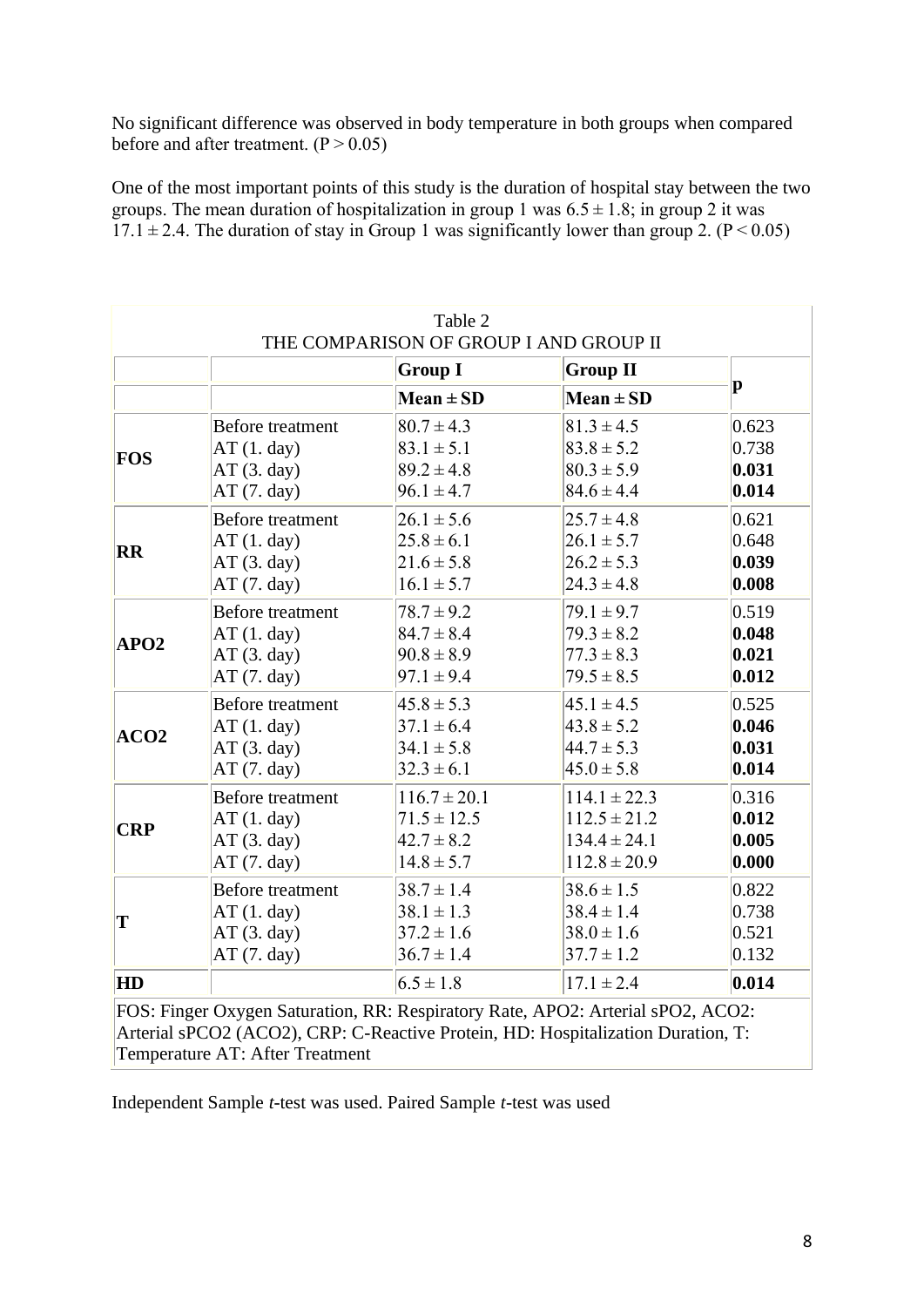# **DISCUSSION**

Covid-19 is a viral infection that primarily involves the lungs. Therefore, it keeps the upper respiratory tract in the first stage. Then, it keeps the lower respiratory tract and creates interstitial pneumonia. This situation occurs clinically in the form of respiratory distress in the patient. Finger oxygen saturation tends to drop rapidly. In addition, patients experience fever and muscle pain and other signs of inflammation. (Ozdemir, 2020)

The common form of treatment all over the world is on mono molecules. Therefore, a molecule used in treatment can prevent pathology by affecting a mechanism.

However, COVID-19 constitutes many pathologies in the infection process. Despite all the researches, this mechanism of pathology has not been fully explained. The COVID-19 infection continues to progress rapidly throughout the world with high mortality. Therefore, it is imperative that we develop quick and effective treatment strategies.

If this Virus (COVID-19) causes complex pathology, treatment strategies should also be complex. (Yuki et al., 2020) The inflammation of Interstitium, diffuse alveolar damage, and necrotizing bronchitis-bronchiolitis are general histopathological findings of lung in this respiratory viral infections. (Burke and Aubry, 2016) Diffuse alveolar damage is the most commonly observed finding with respiratory virus infections both in acute and late (organizing) stages. The characteristic features of acute diffuse alveolar damage are intraalveolar edema. This is followed by the formation and accumulation of fibrin and the formation of hyaline membranes covering the alveolar walls. Late diffuse alveolar damage stages are Type-II-pneumocyte proliferation, granulation tissue formation, followed by collagen deposition. (Jain, 2020)

For this reason, the NIT we use in the treatment is not just an effect, it is composed of complex molecules with complex effect anti-viral, anti-inflammatory, anti-oxidant, antiallergic, anti-bacterial properties. This is why we use many molecules in the treatment. With the treatment we apply, we can say that the involvement in the lung decreases significantly. (Fig. 4.)

Current treatments against COVID-19 are given orally and parenterally. It can be said that the treatments do not reach the lung tissue through the blood because the disease causes serious edema and inflammation in the interstitium of the lung.

In previous studies, the effectiveness of the medications recommended in the treatment of COVID-19 has not been proven. (Cascella, 2020) This may be due to the reason we mentioned above.

Molina et al. reported any evidence of a strong anti-viral activity or clinical benefit of the combination of hydroxychloroquine and azithromycin for the treatment of hospitalized patients with severe SARS-CoV-2. (Molina et al., 2020)

Currently, used azithromycin, hydroxychloroquine and anti-viral agents are ineffective in stopping the progression of the disease. Therefore, new treatment approaches are required.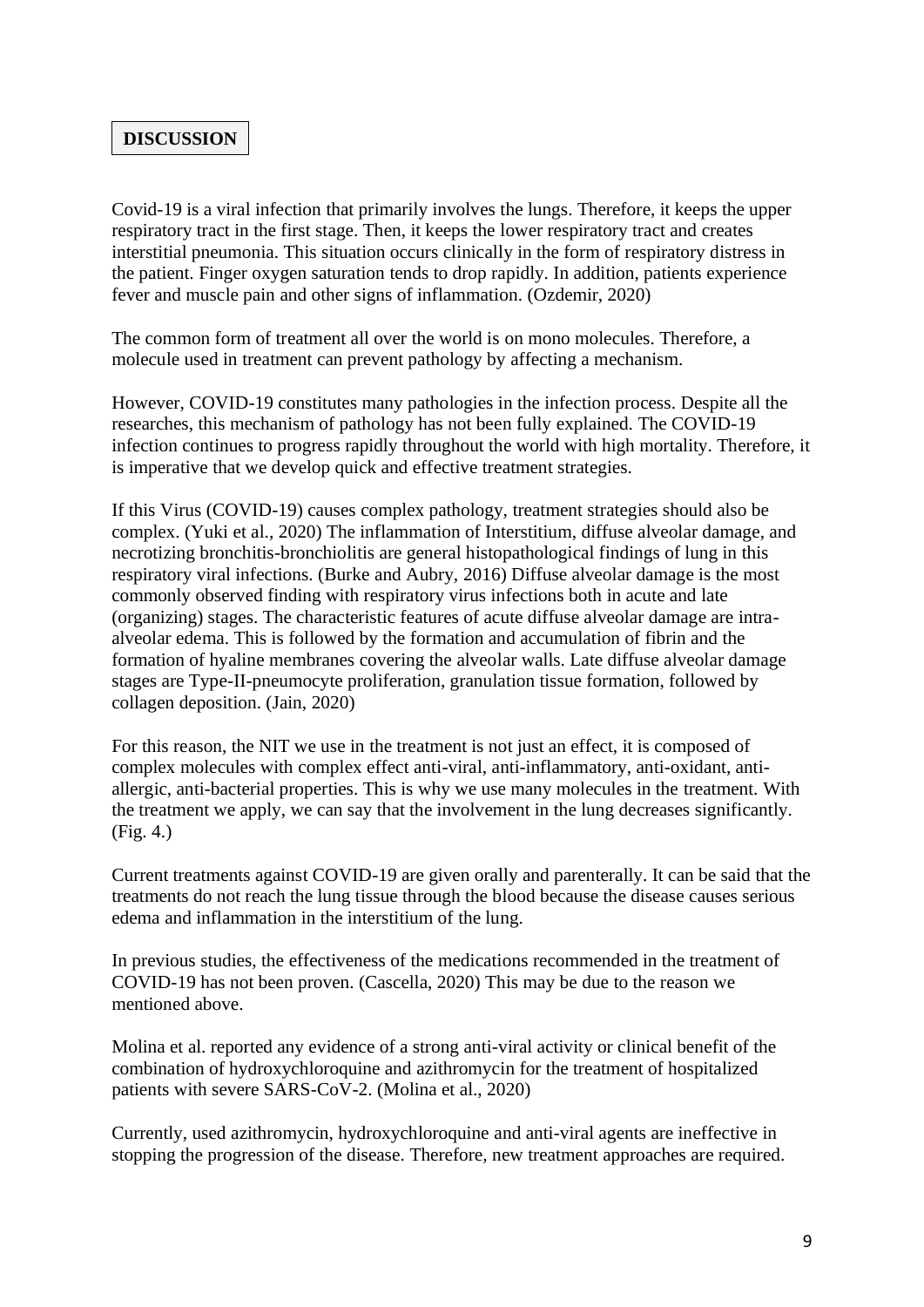The most important clinical indicator of the disease is severe lung failure. Therefore, we think that an inhaler agent will be more effective than the agents given intravenously.

In our study, blood gases in all patients undergoing NIT;

While PO2 increased progressively significantly ( $p < 0.05$ ); PCO2 decreased significantly ( $p$  < 0.05), finger oxygen saturation values increased significantly ( $p$  < 0.05), blood CRP levels decreased significantly ( $p < 0.05$ ), in addition, hypoxia due to observationally intubated patients severe agitation and depression symptoms were observed to regress.

In addition to the treatment of most of the cases, traditional medicine methods have been widely used in the SARS-CoV infection that occurred in 2002–2003. (Patel and Verma, 2020) Clinical evidence of the efficacy and safety of traditional medicine has been shown in the treatment of patients infected with coronavirus that appeared in December 2019 and laboratory studies and analyzes providing an idea of the molecular basis of therapeutic and therapeutic effects. (Leung, 2007)

For example, in a study published in an A class scientific medical journal, researchers reported that glycyrrhizin, major active ingredient of licorice, strongly inhibits the proliferation of clinical isolates of the SARS virus [Yang et al., 2020]. According to another important study, it was determined by plaque reduction analyzes that glycyrrhizin and another herbal compound, baicalin, had anti-SARS activity. (Cinatl et al., 2003)

Some studies have shown that herbal extracts strongly inhibit cytokines (IL-1-, IL-6, TNF-α, IFN-y) and chemokines (MIP-1a) that can be seen in staphylococcal toxic shock syndrome (TSST-1 toxin). In accordance with studies, the herbal product has been shown to significantly reduce the levels of TNF a, IL-1 and IL-6 in murine alveolar macrophages. Thanks to NIT's herbal mixtures, it provides upper respiratory tract infection and improve upper respiratory mucosal immune system with anti-inflammatory and antioxidant effects. At the same time, the incidence of side effects is minimized. It has antiviral, anti-inflammatory and immunoregulatory effects. (Chen et al., 2004)

Experts of diseases caused by viruses should know that the research results related to viruses have shown that H1N1 - MERS - SARS cannot block the way of transmission even when changing the sheath from person to person and cannot be diagnosed early. (Gao et al., 2014; Shereen et al., 2020)

It should be admitted that even though there are many antiviral drugs and glucocorticoids in the clinic, they cannot be treated alone. The emergence of negative drug reactions in the bacterial infection treatment process caused by viruses becomes inevitable. Therefore, it is especially important to summarize the experience and potential advantages of Traditional Ancient Anatolian medicine treatment and to find effective prevention and treatment methods. (Jassim et al., 2003)

With traditional medicine practices, we can reduce clinical symptoms such as fatigue and shortness of breath, absorption of pulmonary inflammation and reduce hypoxemia. It can also reduce the dosage and side effects of glucocorticoids and antiviral drugs, and reduce the abnormal incidence of glutamic transferamine, lactate dehydrogenation, and so on, with traditional medical practices. Also, the treatment cost can be reduced.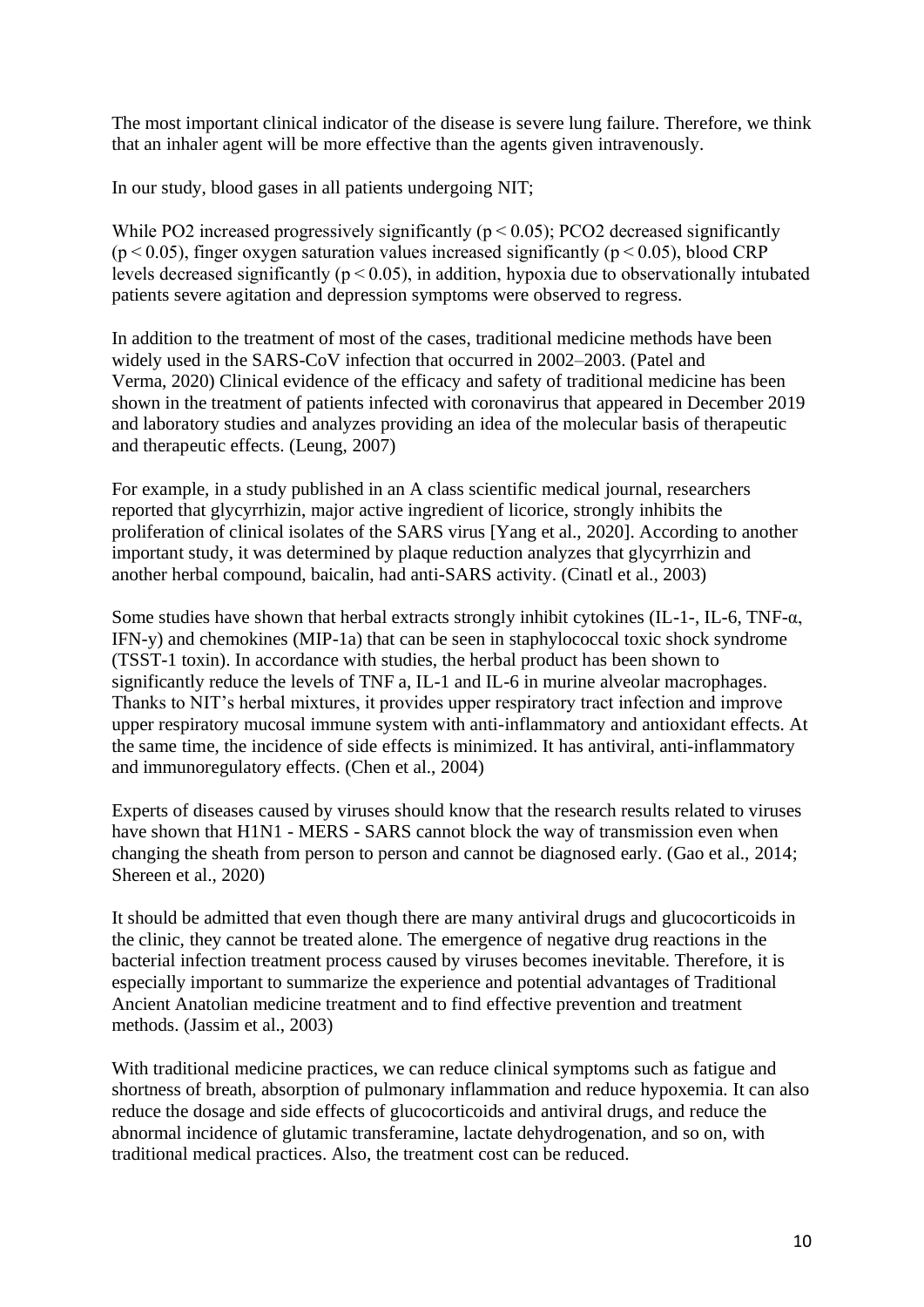It may not be discharged without antiviral drugs, antibiotics, glucocorticoids and immunomodulators. With the same age and basic diseases, the number of deaths in the combined Traditional Anatolian medicine and western medicine treatment group may have been reduced compared to the simple western medicine treatment group. Research and treatments on the use of known herbal remedies based on traditional evidence by the medical staff of patients with viral, bacterial infection can improve the quality of life with bacterial and viral infection cases and cold symptoms. In addition, it can be provided to increase the physical strength of patients, improve symptoms and have certain effects on pulmonary inflammation. (Reichling et al., 2009)

Therefore, experts should use the integrated Ancient medicine and Western medicine treatment methods in the future as early as possible and comprehensively, and to monitor relevant cases, to observe and compare the long-term effects of various treatments; To further improve the design of clinical research protocols and clinical features and the individualized diagnosis and

treatment model of Traditional Anatolian medicine can strengthen the quality control of clinical trials and reduce bias.

At the same time, we can strengthen the research on the incidence of viruses, optimize the treatment plan and see the combined effect of integrated Anatolian traditional medicine and Western medicine therapy. Include medicine in the clinical emergency treatment system for public health emergencies, establish a research network, and emergency plans and research plans can be prepared.

## **CONCLUSION**

Methods of treatment with multiple molecules should be developed for complex diseases, not single molecule therapy. In this sense, this study is very important as it will bring a new perspective to the scientific world.

With the treatment mentioned in the current study;

It is important in terms of making a new prophylaxis and therapeutic plan for Covid-19. It is thought that it will be unique in terms of creating a treatment plan with low potential for natural and non-synthetic side effects instead of using toxic and side effects products.

Rapid cytokine storm caused by Covid-19 and rapid decline of inflammatory response,

The rapid reduction and disappearance of symptomatic complaints related to Covid-19,

Proving and using it prophylactically against Covid-19,

We think that the pandemic table, which progresses rapidly and aggressively, will be under control quickly.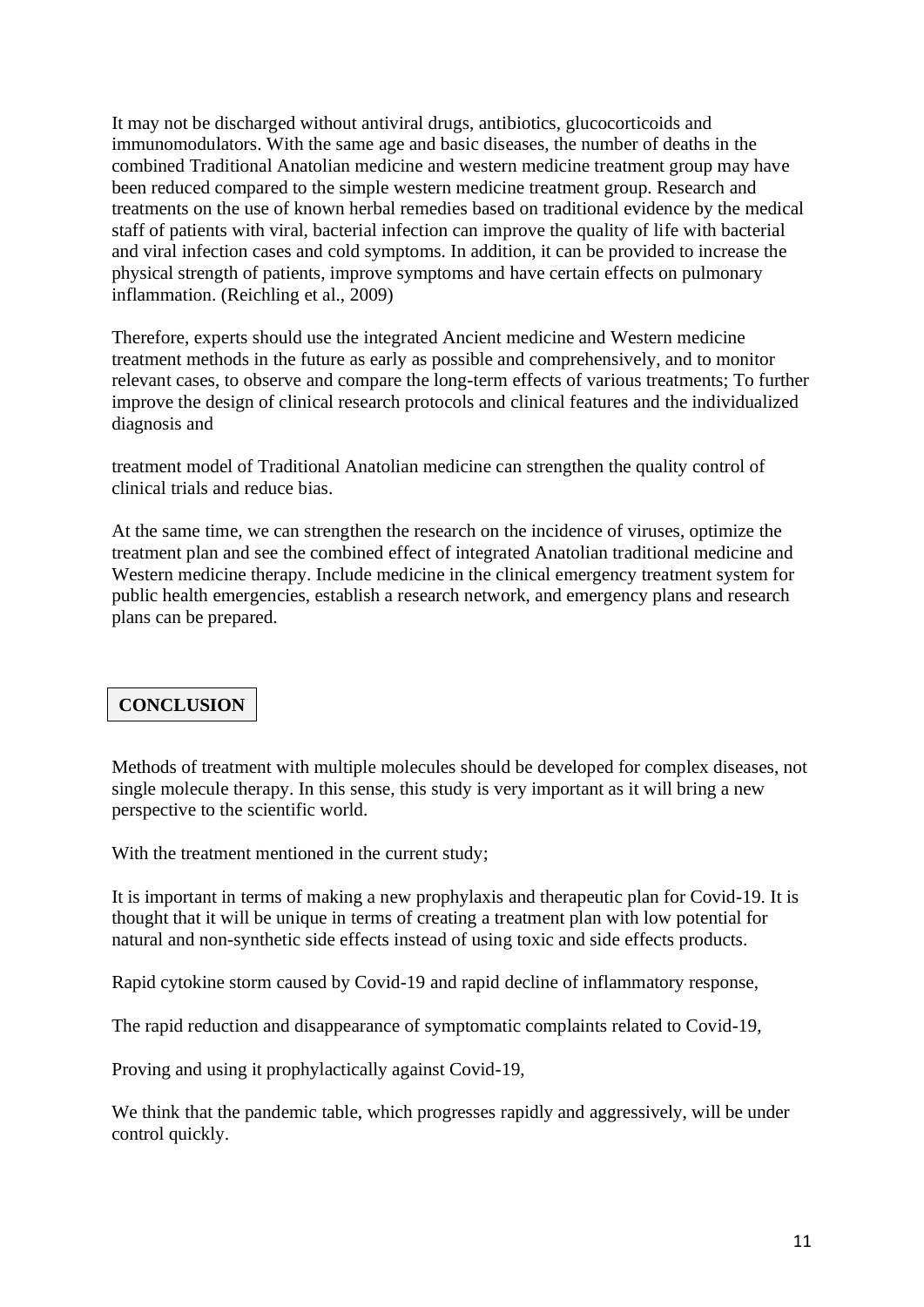## **ABBREVIATIONS**

Covid-19, SARS-CoV-2

Coronavirus-19, ARDS:acute respiratory distress syndrome, NIT:new inhaler treatment, FOS:Finger oxygen saturation, RR:respiratory rates, APO2:Arterial oxygen pressure, ACO2:arterial carbon dioxide pressure, CRP:C-Reactive Protein, HD:Hospitalization Duration, T:Temperature

## **DECLARATIONS**

#### **Authors' Contributions**

OG, SB, SS, BA, RD, and ND designed the study. HK, MSS, KT, AKU, MC, MK, and AYM participated in data collection. OG, HK, AK, MC, MFK analyzed the data and interpreted the results. OG and HK wrote the initial manuscript. All authors read and approved the final manuscript.

#### **Acknowledgements**

Not applicable.

#### **Funding**

The authors declare no funding for this research.

#### **Availability of data and materials**

The datasets used and/or analyzed during the current study are available from the corresponding author on reasonable request.

#### **Ethics approval and consent to participate**

The protocol of this study was approved by the ethical committee of Bağcılar Research and Training Hospital. The nature and purpose of the study were explained to all participants and informed consent was obtained.

#### **Consent for publication**

Not applicable.

#### **Competing interests**

The authors declare that they have no competing interests.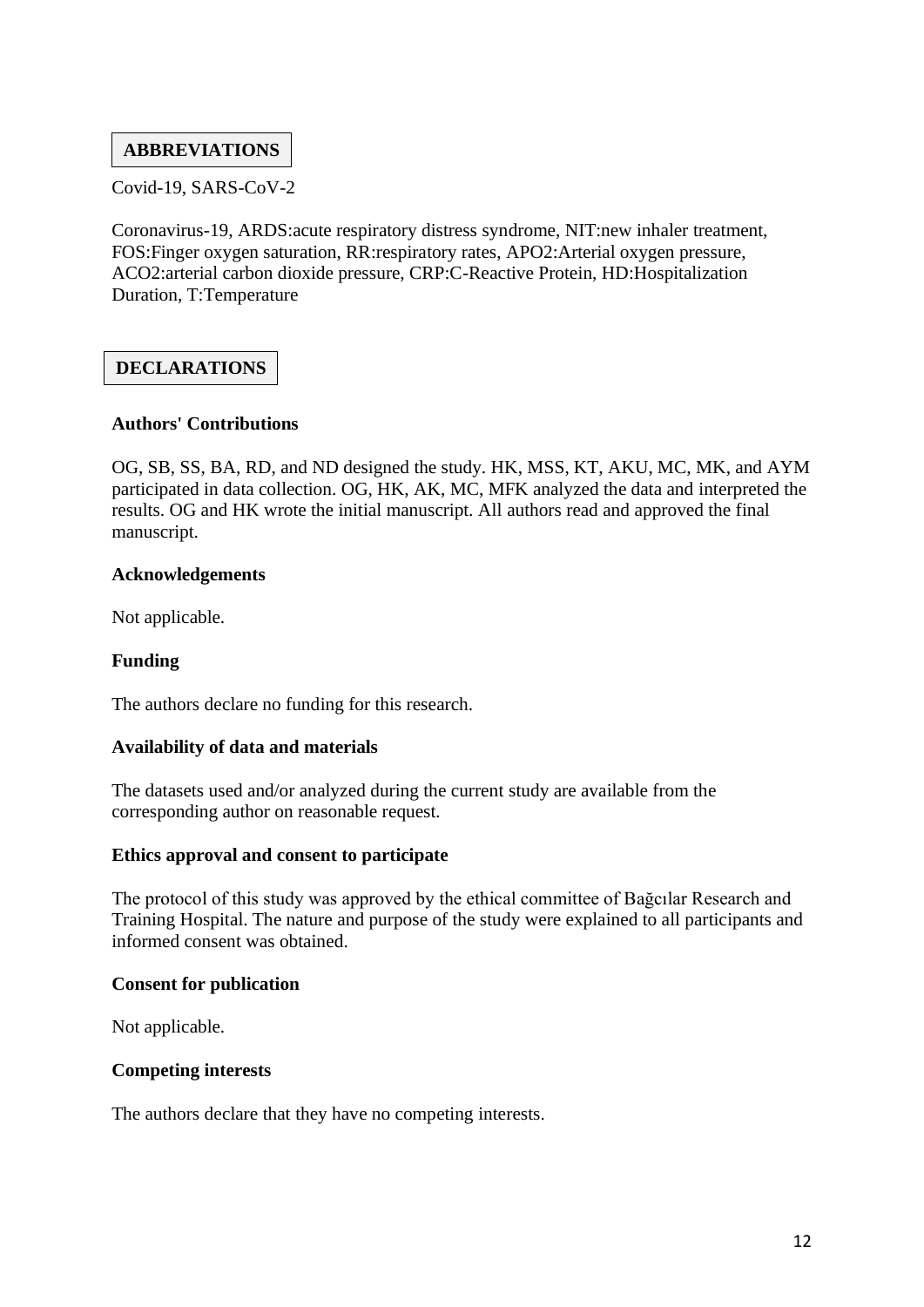## **REFERENCES**

Lai Chih-Cheng, Shih Tzu-Ping, Ko Wen-Chien, Tang Hung-Jen and Hsueh Po-Ren. (2020). Severe acute respiratory syndrome coronavirus 2 (SARS-CoV-2) and coronavirus disease-2019 (COVID-19): The epidemic and the challenges. International Journal of Antimicrobial Agents 55(3):105924.

Guan W, Ni Z, Yu H, et al. (2020) Clinical characteristics of 2019 novel coronavirus infection in China. N Engl J Med 382:1708-1720

Chen N, Zhou M, Dong X et al. (2020). Epidemiological and clinical characteristics of 99 cases of 2019 novel coronavirus pneumonia in Wuhan, China: a descriptive study. Lancet 395(10223):507-513

Zhou P, Yang XL, Wang XG et al. (2020). A pneumonia outbreak associated with a new coronavirus of probable bat origin. Nature Mar; 579(7798):270-273.

Wu A, Peng Y, Huang B et al. (2020). Genome Composition and Divergence of the Novel Coronavirus (2019-nCoV) Originating in China. Cell Host Microbe Mar 11;27(3):325-328.

Li Q, Guan X, Wu P et al. (2020). Early transmission dynamics in Wuhan, China, of novel coronavirus‐infected pneumonia. N Engl J Med Mar 26; 382(13):1199-1207.

Vincent Jean-Louis et al. (2020). Understanding pathways to death in patients with COVID-19, The Lancet Respiratory Medicine V8-5: 430 – 432

Molina JM, Delaugerre C, Goff JL et al. (2020). No Evidence of Rapid Antiviral Clearance or Clinical Benefit with the Combination of Hydroxychloroquine and Azithromycin in Patients with Severe COVID-19 Infection, Medecine et Maladies Infectieuses.

Wang J, Wang BJ, Yang JC et al. (2020). Advances in the research of mechanism of pulmonary fibrosis induced by Corona Virus Disease 2019 and the corresponding therapeutic measures]. Zhonghua Shao Shang Za Zhi. Mar 16; 36(0):E006.

Cascella M, Rajnik M, Cuomo A et al. (2020). Features, Evaluation and Treatment Coronavirus (COVID-19) (Updated 2020 Mar).

1. Velkov, A.R. Nusaibah, Q. Zhou, H.-K. Chan and J. Li. (2014). Inhaled antimicrobial chemotherapy for respiratory tract infections: successes, challenges and the road ahead, Adv. Drug Deliv May; 85:65-82

Zhou QT, Leung SS, Tang P et al. (2015). Inhaled formulations and pulmonary drug delivery systems for respiratory infections. Adv Drug Deliv Rev May; 85:83-99.

Altintas A. (2004). Tabib İbn-i Şerif-Yâdigâr. 15-Yüzyıl Türkçe Tıp Kitabı Yâdigâr-ı İbn-i Şerif-2.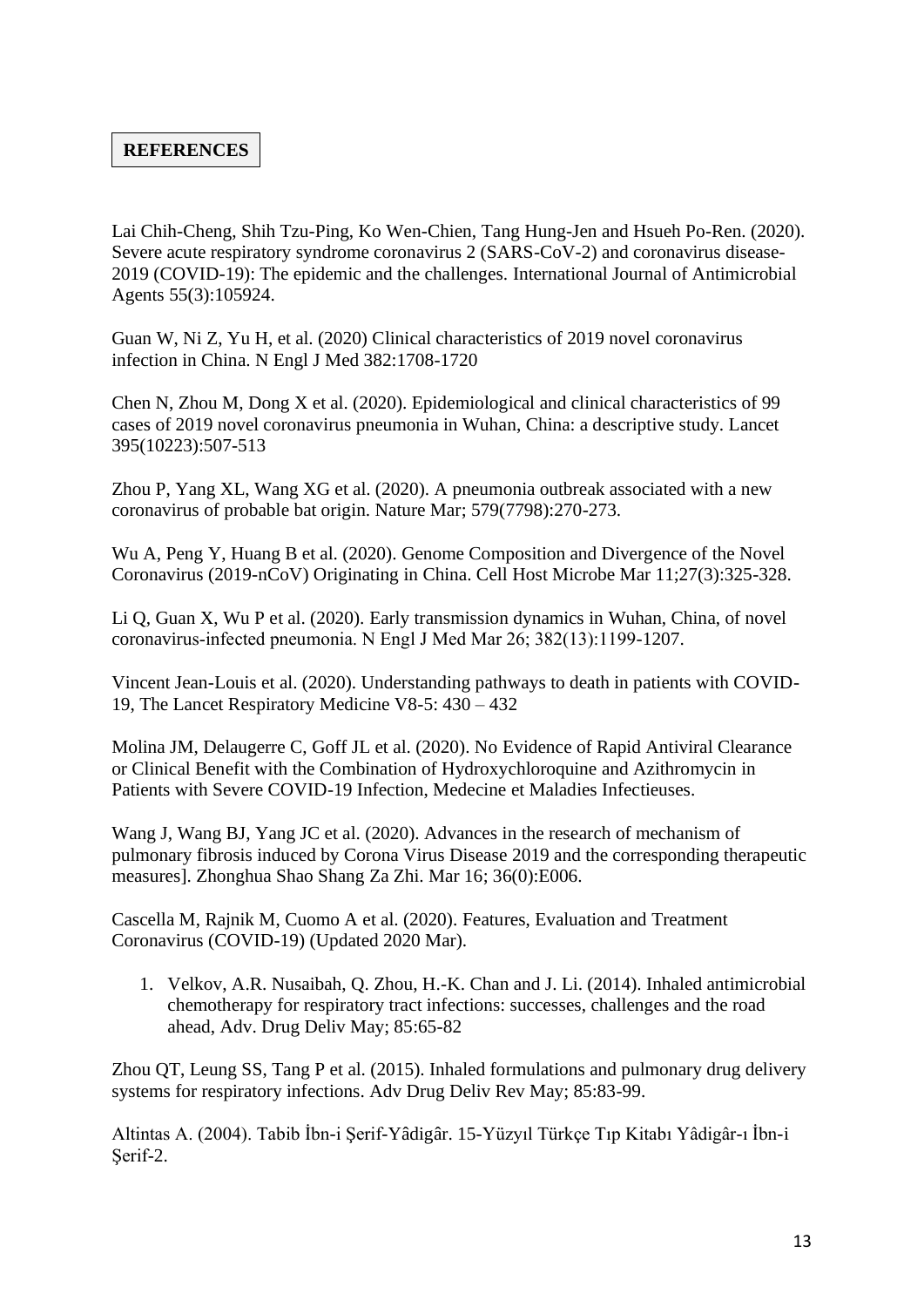Burke AP, Aubry MC. (2016). Viral pneumonias. In: Burke AP, Aubry MC, Maleszewski JJ, Alexiev BA, Tavora FR, editors. Practical Thoracic Pathology. Philadelphia, PA: Wolters Kluwer; p. 174-80. Back to cited text no. 5

Cascella M, Rajnik M, Cuomo A et al. (2020). Features, Evaluation and Treatment Coronavirus (COVID-19) [Updated 2020 Apr 6].

Chen F, Chan KH, Jiang Y. (2004). et al. In vitro susceptibility of 10 clinical isolates of SARS coronavirus to selected antiviral compounds. J Clin Virol 31:69-75.

Cinatl J, Morgenstern B, Bauer G et al. (2003). Glycyrrhizin, an active component of liquorice roots, and replication of SARS-associated coronavirus. The Lancet.361:2045-6.

Gao Y, Fang L, Cai R et al. (2014). Shuang-Huang-Lian exerts anti-inflammatory and antioxidative activities in lipopolysaccharide-stimulated murine alveolar macrophages. Phytomedicine.; 21:461-9.

Guvenmez O, Keskin H. (2019). The Importance of Anatolia in Modern and Traditional Medical Practices', International Journal of Current Advanced Research, 08(04), pp. 18228- 18231.

Jain A. (2020). COVID-19 and lung pathology. Indian J Pathol Microbiol 63:171-2.

Jassim, Sabah A, and Mazen A. (2003). Novel antiviral agents: a medicinal plant perspective, Journal of applied microbiology 95.3:412-427.

Leung PC. (2007). The efficacy of Chinese medicine for SARS: a review of Chinese publications after the crisis. Am J Chin Med 35:575-81.

Patel AB, Verma A. (2020). COVID-19 and Angiotensin-Converting Enzyme Inhibitors and Angiotensin Receptor Blockers: What Is the Evidence? JAMA Published online March 24,

Reichling J, Schnitzler P, Suschke U and Saller R. (2009). Essential oils of aromatic plants with antibacterial, antifungal, antiviral, and cytotoxic properties–an overview. Complementary Medicine Research 16.2 79-90.

Schuetz P, Wirz Y, Sager R et al. (2018). Effect of procalcitonin-guided antibiotic treatment on mortality in acute respiratory infections: a patient level meta-analysis, The Lancet Infectious Diseases V 18-1: 95-107.

Shereen, M. A., Suliman K, Kazmi A, Bashir N and Siddique R. (2020). "COVID-19 infection: Origin, transmission, and characteristics of human coronaviruses." Journal of Advanced Research 24 91-98.

Yang Y, Islam MS, Wang J, Li Y and Chen X. (2020). Traditional Chinese Medicine in the Treatment of Patients Infected with 2019-New Coronavirus (SARS-CoV-2): A Review and Perspective. Int J Biol Sci 16(10):1708-1717.